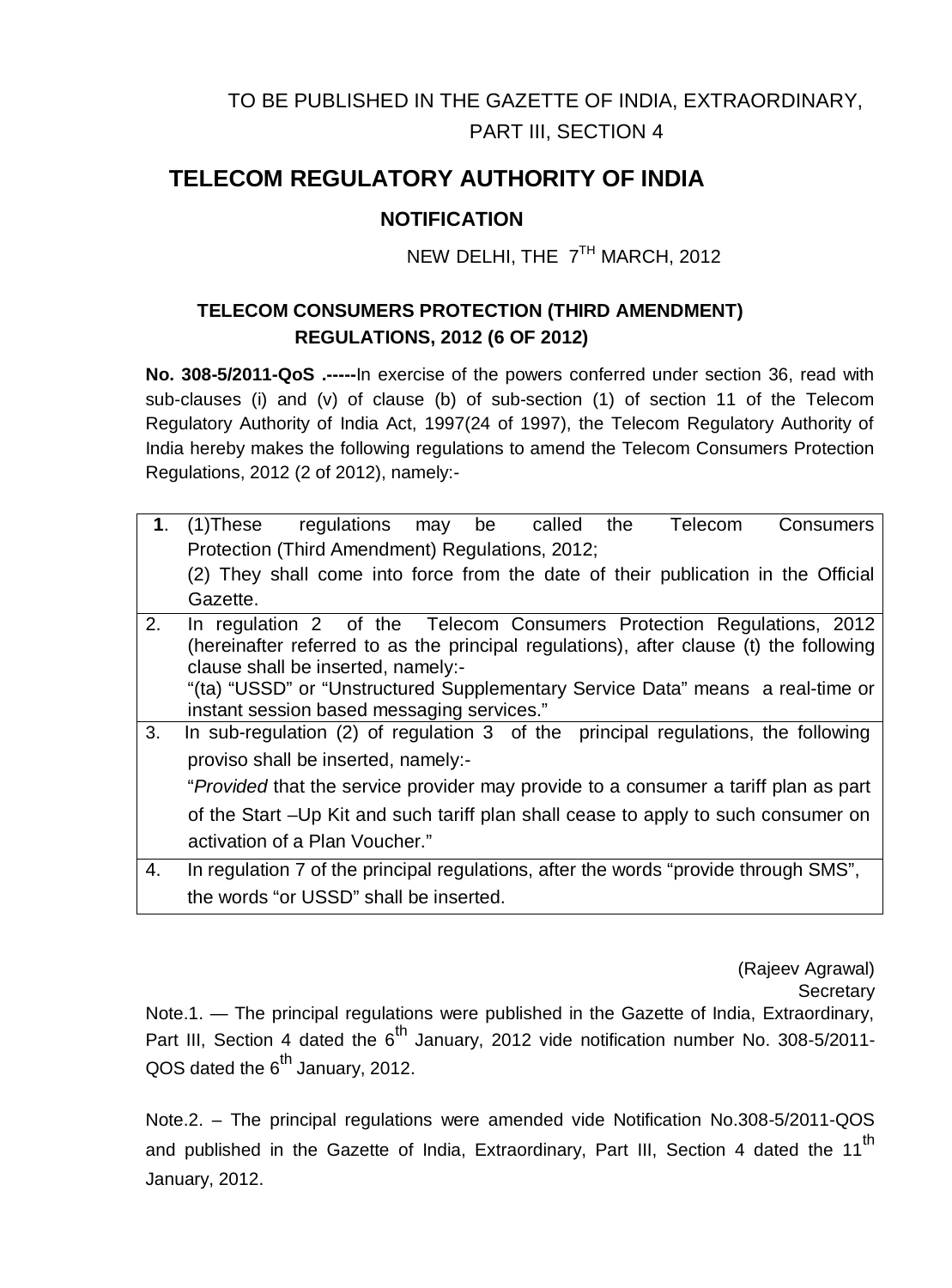Note.3. – The principal regulations were further amended vide Notification No.308-5/2011- QOS and published in the Gazette of India, Extraordinary, Part III, Section 4 dated the 21<sup>st</sup> February, 2012.

Note.4. – The Explanatory Memorandum explains the objects and reasons of the Telecom Consumers Protection (Third Amendment) Regulations, 2012 (6 of 2012).